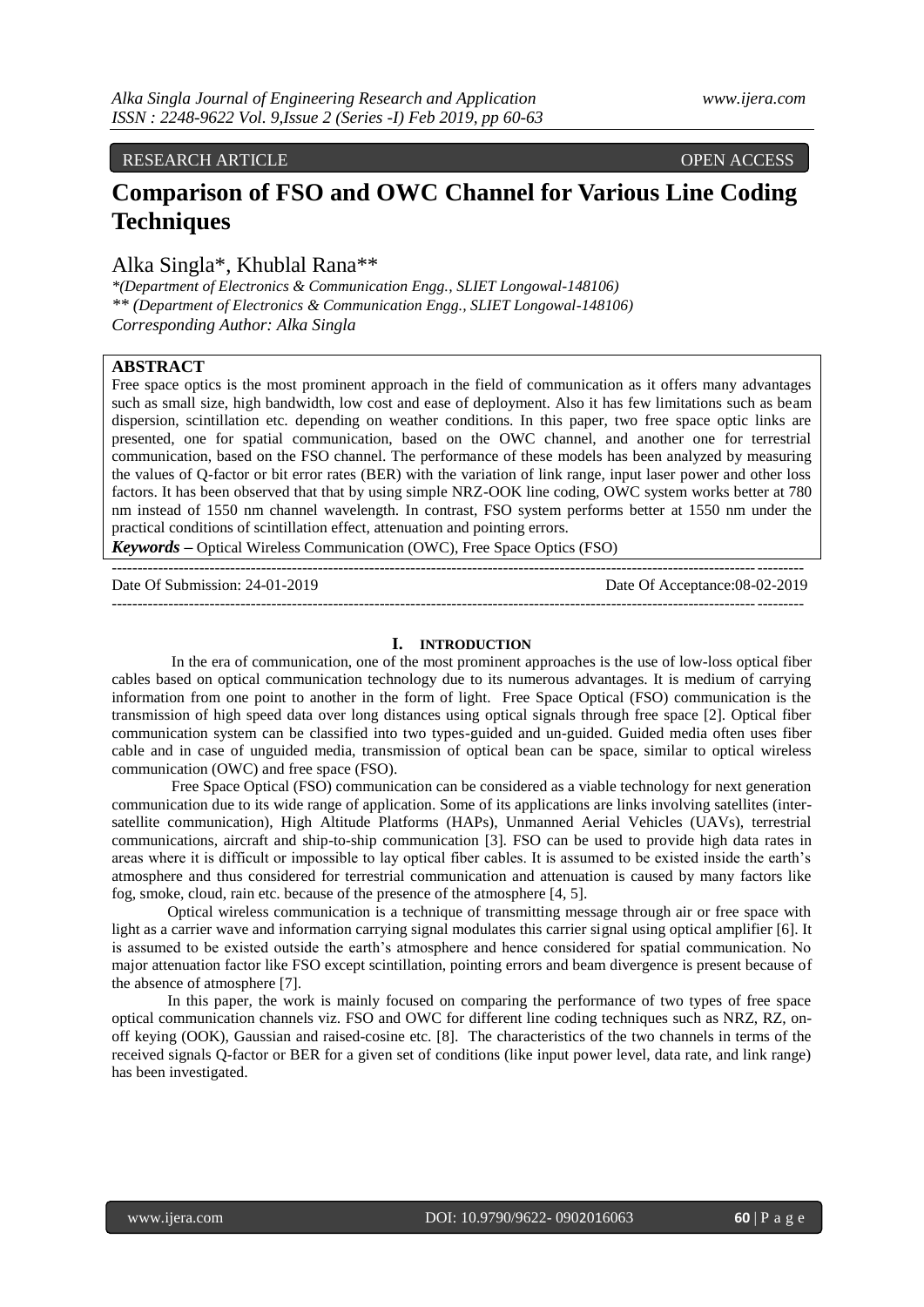

#### **II. SYSTEM DESIGN**

Fig. 1: OWC channel at a channel wavelength of 780 nm with scintillation effect.



**Fig. 2:** FSO channel at a channel wavelength of 780 nm with scintillation effect.

The presented OWC-system consists of a single channel simulated at two different channel wavelengths 780 nm and 1550 nm. In OptiSystem software, the OWC link is modeled between an optical transmitting antenna with 5 cm aperture diameter and an optical receiving antenna with 20 cm aperture diameter. The simulation model also includes the scintillation effect and pointing errors. At the transmitting end, a 10 Gbps data stream is generated by using a pseudo random sequence generator [9]. This data is fed to different encoder and further modulated by using MZM modulator [10]. A CW laser diode of line-width of 10 MHz with power of 20 dBm is used in this proposed system [11]. The optical signal is received by an APD having a gain of 10, responsivity of 1 A/W and dark current of 10 nA [12] as shown in fig. 1.

Table 1 shows the various parameters and their specifications taken into consideration during the simulation.

Fig. 2 shows the simulation model of FSO system using NRZ line coding at a channel wavelength of 780 nm. The scintillation effect, attenuation of the signal at 25 dB/km and other losses are considered also. Similar models at a channel wavelength of 1550 nm can be modeled.

| <b>Table 1:</b> Parameters used for 10 Gbps OWC-system |  |
|--------------------------------------------------------|--|
| with scintillation effect and pointing errors          |  |

| <b>Parameter</b>            | Value(s)        |  |
|-----------------------------|-----------------|--|
| Bit rate                    | 10 Gbps         |  |
|                             | 193.1 THz; 385  |  |
| Laser frequency             | <b>THz</b>      |  |
| Transmitted power           | 20 dBm          |  |
| Modulator type              | Mach-Zehnder    |  |
| <b>Extinction</b> ratio     | 30              |  |
|                             | 1550 nm; 780    |  |
| Channel wavelength          | nm              |  |
| Transmitter and<br>receiver |                 |  |
| aperture diameters          | 5 cm; 20cm      |  |
| Transmitter and<br>receiver |                 |  |
| optics efficiencies         | 0.9             |  |
| Transmitter and<br>receiver |                 |  |
| pointing errors             | 1 µrad          |  |
| Photo-detector              | APD             |  |
| Gain of APD                 | 10              |  |
| Responsivity                | 1 A/W           |  |
| Dark current                | $10 \text{ nA}$ |  |

# **III.RESULTS AND DISCUSSIONS**

## **3.1 OWC Channel**

From the simulation results, the observations are made which is a relationship of the Q factor with the link range and the input laser power for various line codes at two different channel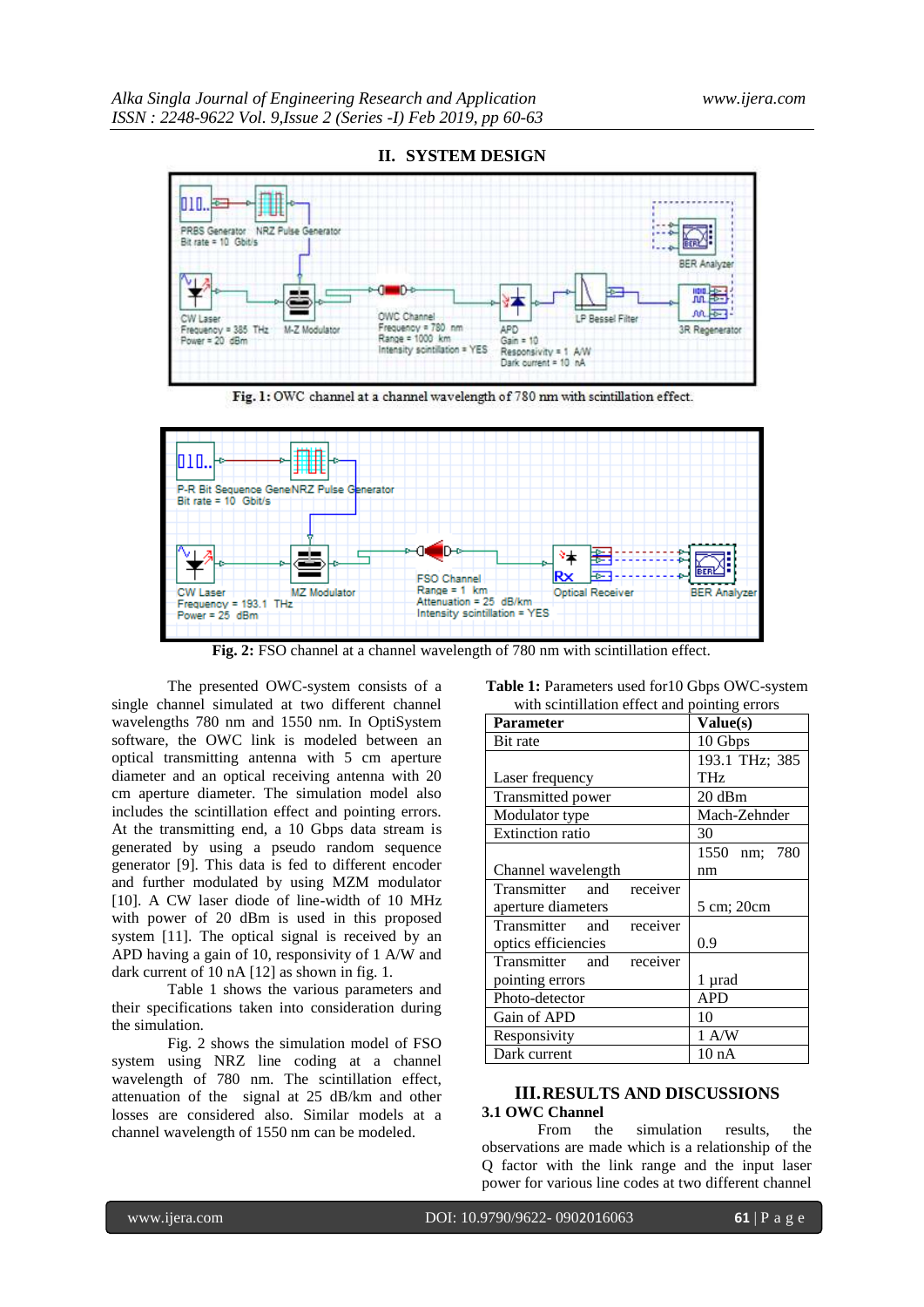wavelengths. By varying the link range for different line codes, the value of Q-factor is obtained as shown in Table 2 and correspondingly, a graph has been plotted shown in Figure 3, where the link range varies from 200 km to 2000 km at a channel wavelength of 780 nm. The input laser power is maintained at 20 dBm for a bit rate of 10 Gbps. As the link-range increases, the value of the Q factor decreases in an exponential manner. Maximum possible range for different line codes is taken to be 1600 km without any error in the received information-conveying signal.

Similar models at 1550 nm channel wavelength are also simulated with same parameter values. But, results show that the value of the Qfactor decreases at a rate higher than that for the case of 780 nm. The main reason behind the decrement of Q-factor at 1550 nm may be the absence of atmosphere over the OWC channel, which causes scattering and absorption of light passing through it, in space.

A comparison among various line codes at two channel wavelengths i.e. 780 nm and 1550 nm, in terms of Q-factor for OWC channel, is shown in Table 3 for a link range of 1000 km and 20 dBm of input laser power at a bit rate of 10 Gbps. It can be observed that transmission at 780 nm is better with a Q-factor of 32.70 to that of 1550 nm.

**Table 2**: Variation of Q-factor with link range for different line codes at a channel wavelength of 780 nm for OWC channel

| Range | O-factor |        |                   |          |
|-------|----------|--------|-------------------|----------|
| (km)  | NRZ      | RZ.    | Raised-<br>cosine | Gaussian |
| 200   | 323.00   | 207.00 | 192.30            | 61.23    |
| 400   | 121.00   | 79.00  | 62.20             | 49.21    |
| 600   | 73.00    | 38.14  | 34.44             | 29.11    |
| 800   | 49.00    | 30.22  | 28.13             | 21.73    |
| 1000  | 32.70    | 27.00  | 24.10             | 19.54    |
| 1200  | 23.49    | 20.85  | 17.78             | 15.23    |
| 1400  | 18.10    | 11.13  | 9.30              | 8.51     |
| 1600  | 8.12     | 7.02   | 6.21              | 5.77     |
| 1800  | 5.01     | 4.87   | 4.03              | 3.99     |





| <b>Table 3:</b> Comparison of various line codes for |
|------------------------------------------------------|
| OWC-system over a range of 1000 km                   |

| Line              | O-factor at 1550 | O-factor at 780 |
|-------------------|------------------|-----------------|
| coding            | mm               | nm              |
| <b>NRZ</b>        | 15.23            | 32.70           |
| RZ.               | 11.89            | 27.00           |
| Raised-<br>cosine | 10.69            | 24.10           |
| Gaussian          | 10.30            | 19.54           |

#### 3.2 FSO channel

From the simulation results of FSO channel, the observations are made which is a relationship of the Q factor with the link range and the input laser power for various line codes at two different channel wavelengths. By varying the link range for different line codes, the value of Q factor is obtained as listed in table 4 and a graph has been plotted as shown in Figure 4, where the link distance varies from 100 m to 1200 m at a channel wavelength of 1550 nm. The input power is maintained at 20 dBm for a bit rate of 10 Gbps. As the link-range increases, the value of the Q factor decreases. NRZ is the best among all line codes with a maximum possible range of 1100 m without any error.